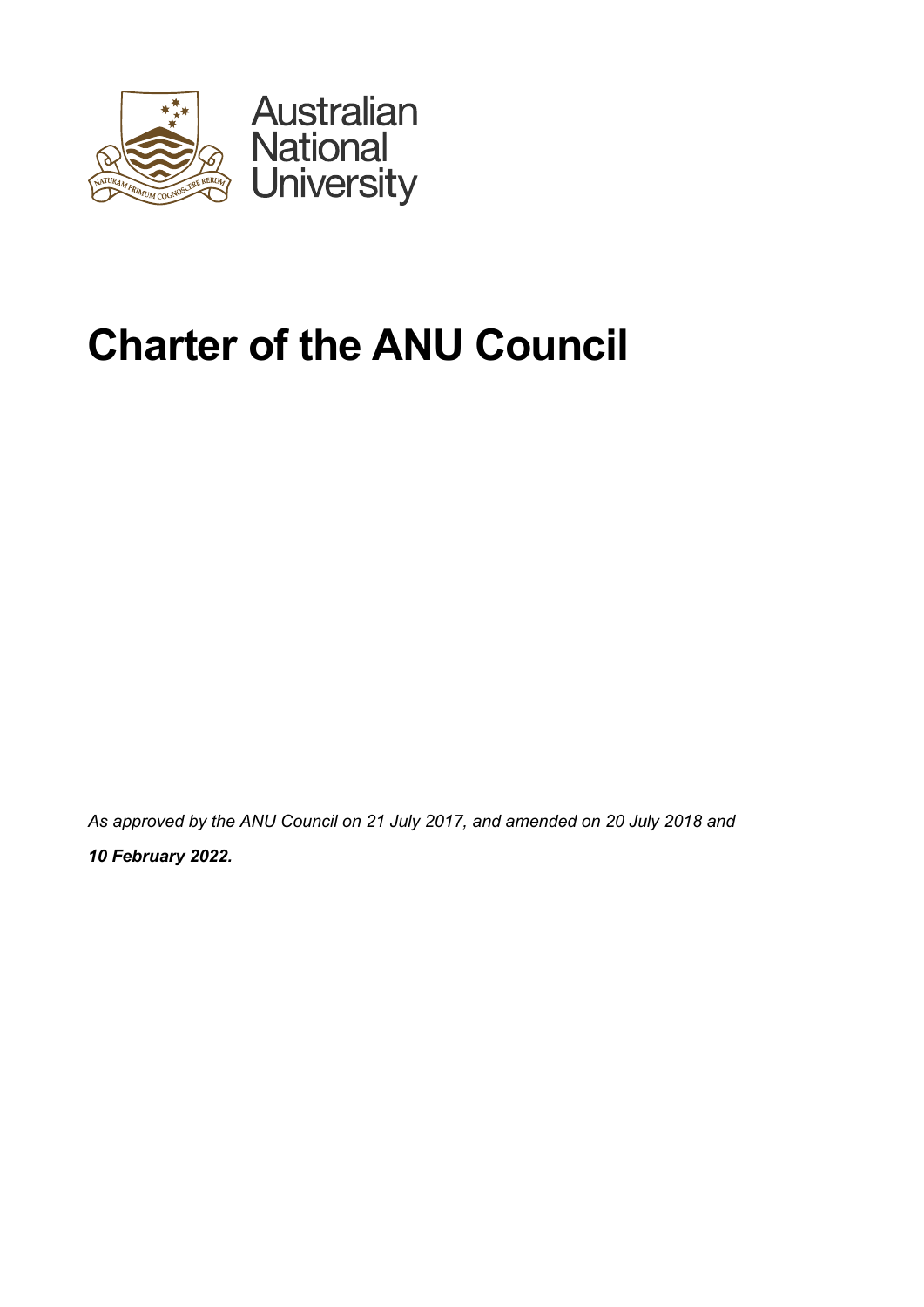# **Contents**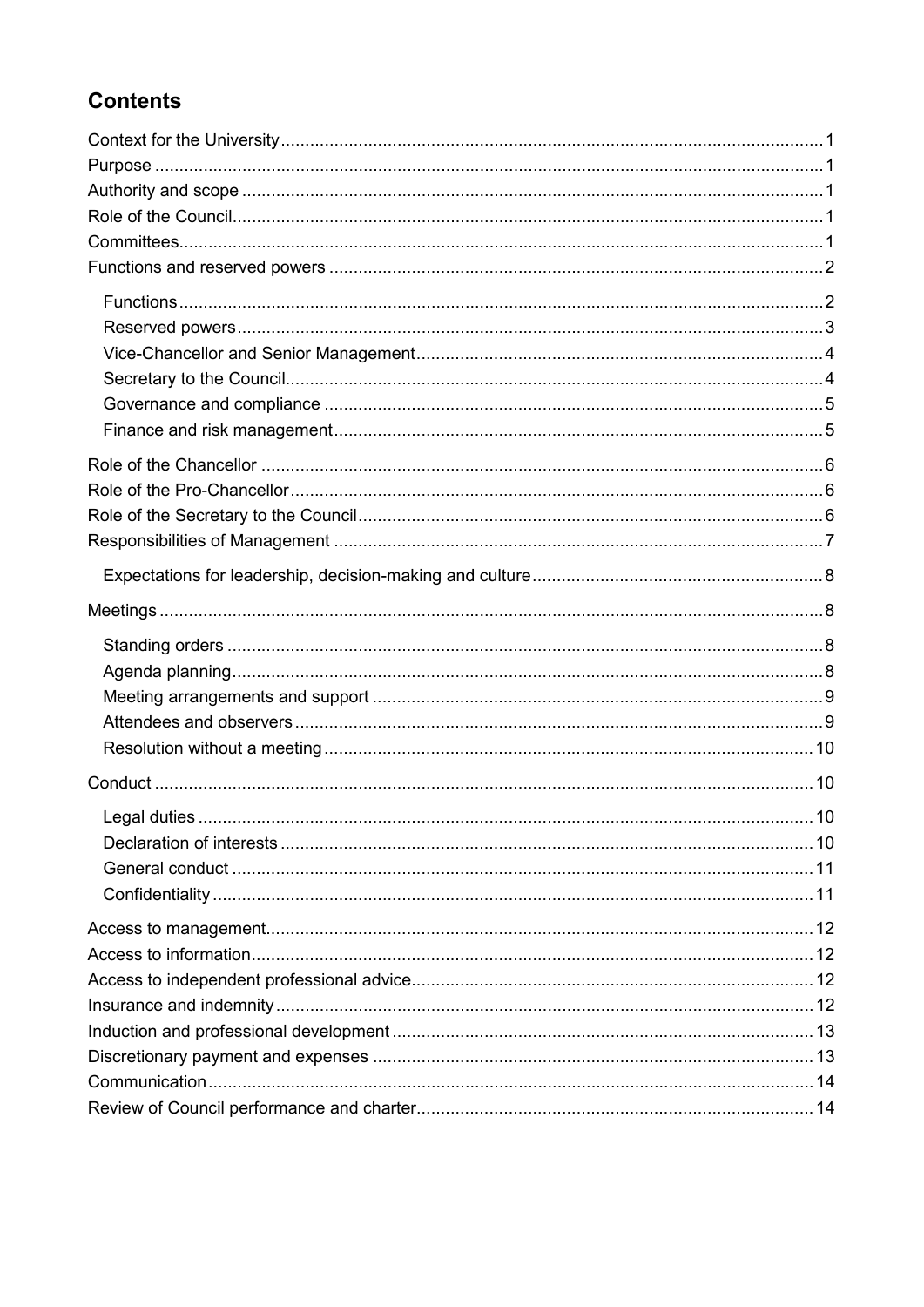# <span id="page-2-0"></span>**1. Context for the University**

The University is an independent, self-governing institution of higher learning established by the *Australian National University Act 1991* (the '*ANU Act*'). The Council, as the governing authority, is established by the *ANU Act*. The governance of the University, as a corporate Commonwealth entity, is further regulated by the *Public Governance, Performance & Accountability Act 2013* (the '*PGPA Act*') and the *Australian National University (Governance) Statute 2020* (the '*Governance Statute*').

# <span id="page-2-1"></span>**2. Purpose**

This Charter sets out the authority, responsibilities and operation of the Council of the Australian National University, based on principles of good corporate governance for the University and its controlled entities.

# <span id="page-2-2"></span>**3. Authority and scope**

This Charter is established by the Council under the *ANU Act* and the *Governance Statute*, which vests in it the 'entire control and management of the University'. Subject to the *ANU Act*, the *PGPA Act,* the *Governance Statute* and any other applicable legislation, all Council members and officers of the University are bound by the terms of this Charter. The Charter should also be read in the context of the *Voluntary Code of Best Practice for the Governance of Australian Public Universities (2018)*, which the Council adopts as its principle benchmark for good corporate governance.

# <span id="page-2-3"></span>**4. Role of the Council**

The Council is the governing authority of the University pursuant to the PGPA Act. It has oversight of the University and is responsible for its mission and strategic direction, ensuring effective overall governance and management, and responsible finance and risk management.

In respect of the duty to keep the responsible Minister and Finance Minister informed, the *ANU Act* (section 4A) provides that members of the Council are not required to do anything concerning this duty that will, or might, affect the academic independence or integrity of the University. The Council delegates to the Vice-Chancellor day-to-day responsibility for notifying Ministers of significant decisions and issues in accordance with this duty (noting that Council retains ultimate accountability); and requires that a report be provided at the next meeting after any notification has occurred.

# <span id="page-2-4"></span>**5. Committees**

From time to time, the Council establishes Committees to assist it with acquittal of specific responsibilities, advising and reporting to the Council and making any necessary recommendations.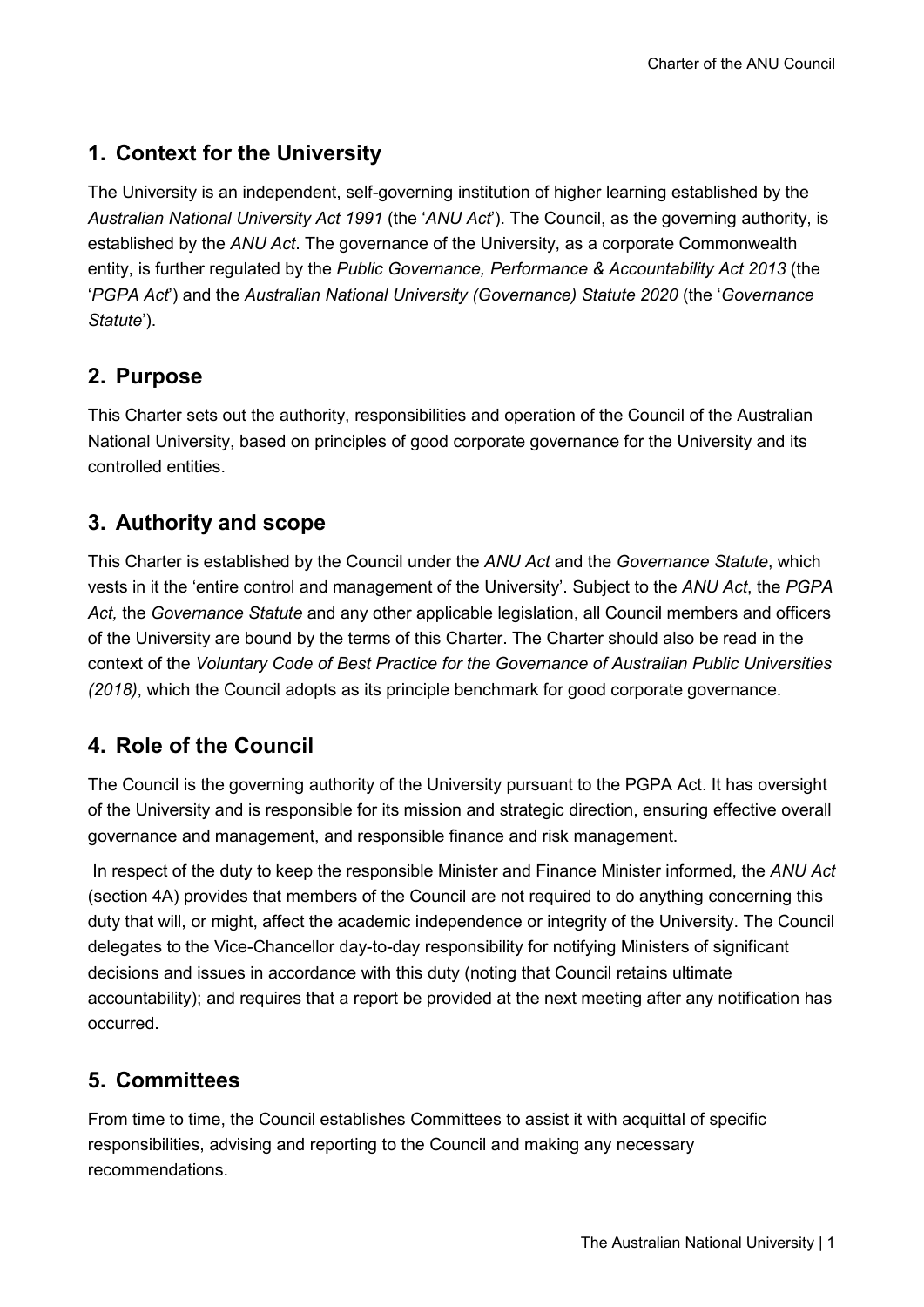The following are standing committees of Council:

- Audit and Risk Management Committee
- Campus Planning Committee
- COVID-19 Committee
- Finance Committee
- Honorary Degrees Committee
- Nominations Committee
- Remuneration Committee
- Major Projects Joint Sub-Committee, as a sub-committee of the Finance and Campus Planning Committees, which meets as and when required.

Each formally constituted Committee has a charter, approved by the Council, and reviewed at least every three years, unless otherwise specified in their own charter.

The *Governance Statute* has established the Academic Board whose Charter is subject to Council approval.

#### <span id="page-3-0"></span>**6. Functions and reserved powers**

#### <span id="page-3-1"></span>**6.1 Functions**

As the governing authority, the primary functions of the Council are:

- a) strategic oversight of the University, including:
	- setting the mission, values and strategic direction of the University; and
	- ongoing review of the success of those strategies.
- b) ensuring effective overall governance and management of the University, including:
	- appointing the Chancellor and Pro-Chancellor;
	- appointing the Vice-Chancellor as principal academic and Chief Executive Officer of the University, and monitoring their performance;
	- overseeing and reviewing the management of the University and its performance;
	- ensuring that the strategic goals set by the Council are delivered by effective management systems;
	- overseeing and monitoring the academic activities of the University;
	- establishing policy and procedural principles, consistent with legal requirements and community expectations.
- c) ensuring responsible financial and risk management of the University, including:
	- approving the annual University budget, strategic plan, corporate plan and annual report;
	- overseeing and monitoring the assessment and management of risk across the University, including in its commercial undertakings;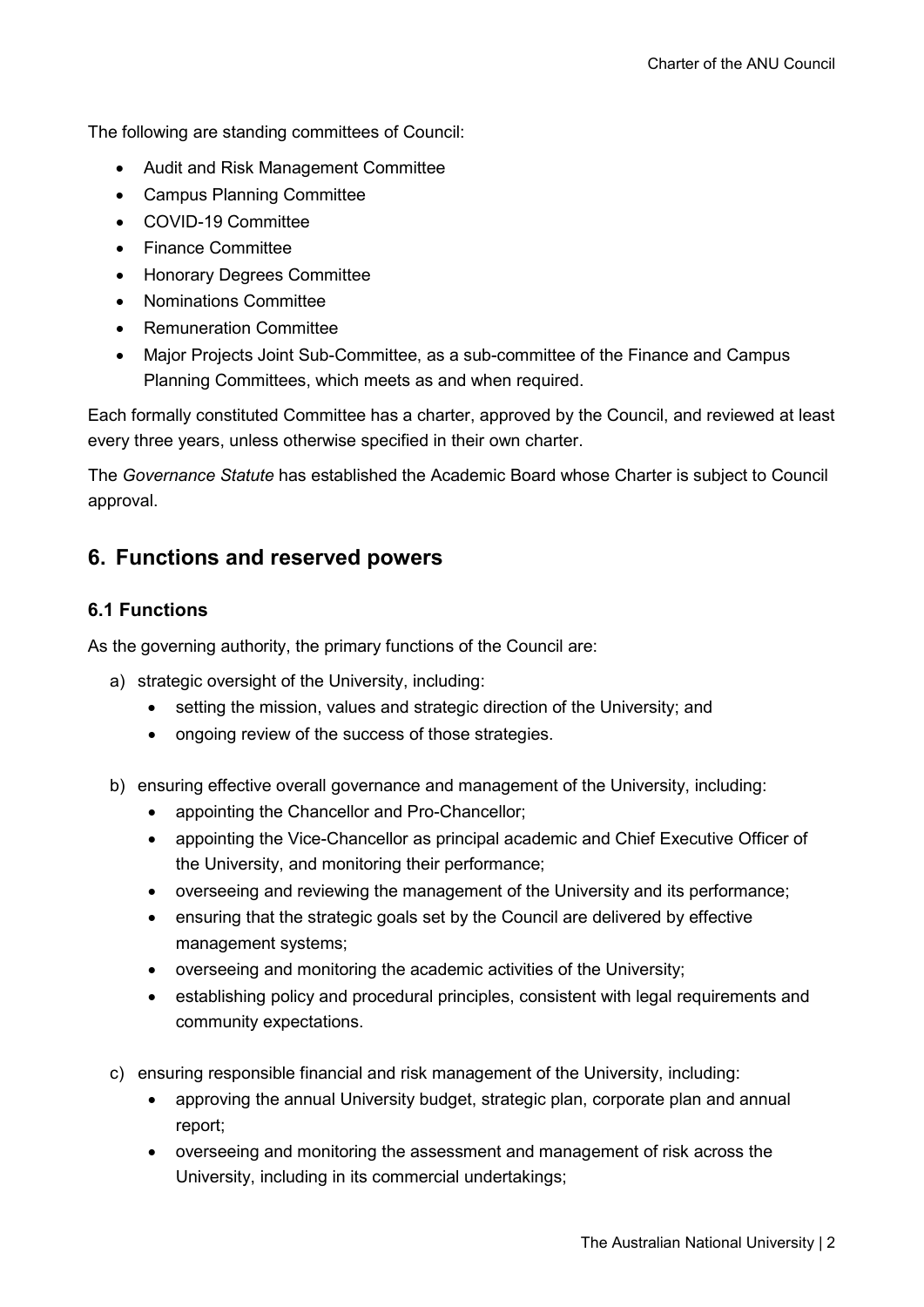- approving and monitoring systems of control and accountability for the University and any entities controlled by the University (within the meaning of section 50AA of the *Corporations Act 2001*);
- approving significant commercial activities of the University.

The Council may undertake any other function conferred on it by the *ANU Act* or any other law of the Commonwealth.

The Council acts in all matters concerning the University in the way it thinks will best promote the interests of the University.

Members are to represent the interests of the University above all else.

#### <span id="page-4-0"></span>**6.2 Reserved powers**

The following powers are reserved for decision-making only by the Council:

Strategic oversight of the University

- a) Setting the mission, values and strategic direction of the University.
- b) Approval and monitoring the implementation of the Strategic Plan, including any variations.

Ensuring effective overall governance and management of the University

- c) Appointment of the Chancellor, Pro-Chancellor and Vice Chancellor.
- d) Appointment of the Chair of the Academic Board
- e) Approval of establishments, disestablishments or variations in the academic organisational structure of the University at Level 1 (ie College) and Level 2 (ie Research School), including any variations to naming.
- f) Approval of master plans and precinct codes for all campuses of the University, including any material variations.
- g) Approval of the acquisition or disposal of land and buildings on or adjoining the Acton campus, and all land and buildings of significance on other campuses.
- h) Naming, re-naming or de-naming of buildings or significant University infrastructure.
- i) Approval for the conferral of honorary degrees.
- j) Approval and making of statutes under the ANU Act.
- k) Determining arrangements and processes concerning the conduct of the affairs of the Council.
- l) Determining appointments to Council Committees

#### Ensuring responsible financial and risk management of the University

- m) Approval of annual budget, including any variations.
- n) Approval of recurrent or capital expenditure, not including investment portfolio transactions, which exceeds \$10 million (on a single transaction or related series of transactions), subject to conditions, exceptions or resolutions as determined by Council.
- o) Approval of capital management plans and initiatives, including debt restructuring and strategic investment decisions (as they relate to Socially Responsible Investment), including any material variations.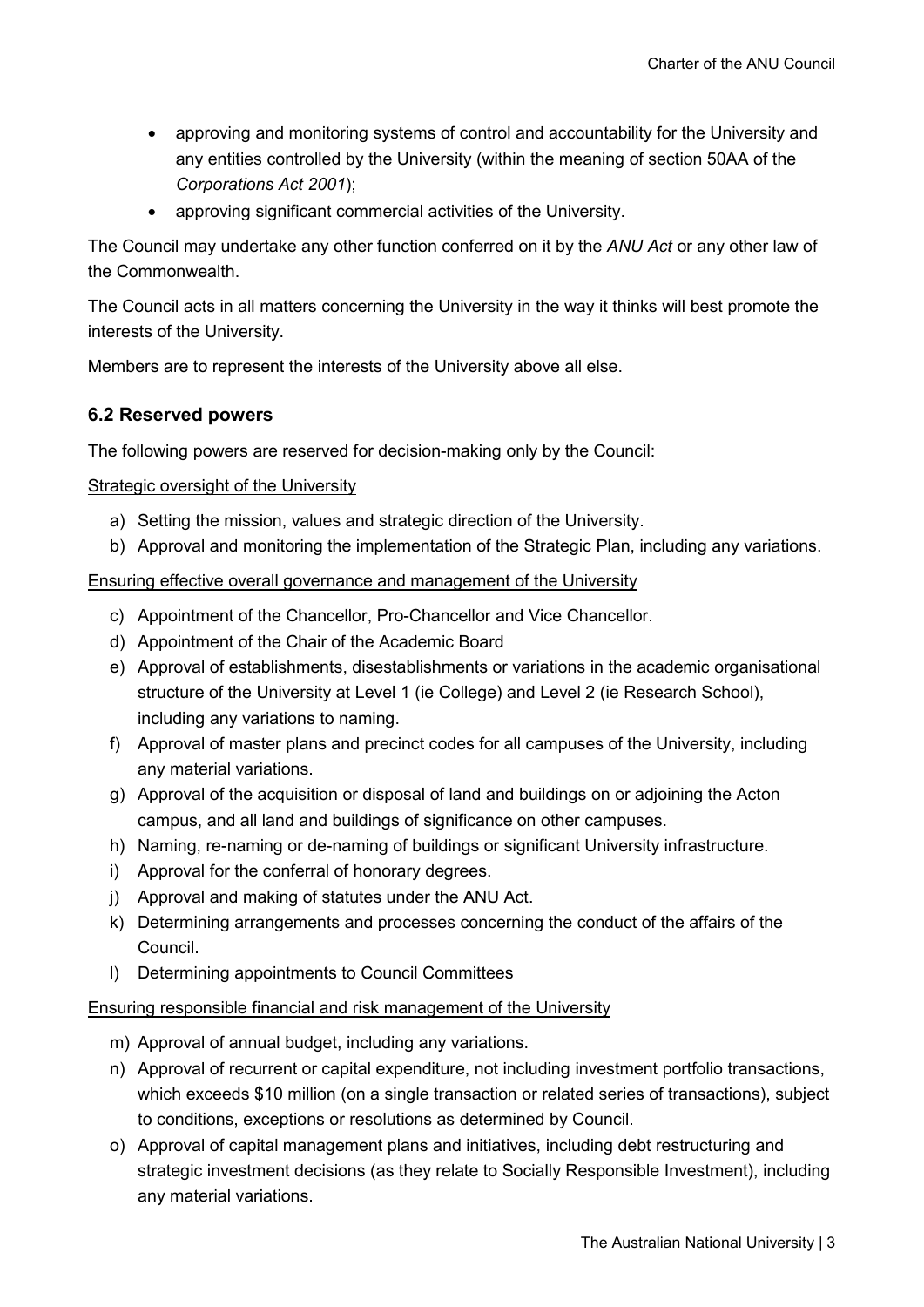- p) Approval of the annual report, including the annual financial statements and annual performance statements.
- q) Ensuring the overall effective governance and management of the University, particularly its responsible financial and risk management.
- r) Approval of systems of control and accountability for the University and any entities controlled by the University.
- s) Approval of the establishment of controlled entities of the University.
- t) Approval of significant commercial activities of the University.

The Council will also consider any other matters which the Vice-Chancellor considers ought to be approved by the Council or which the Council asks to be brought to it for consideration.

#### <span id="page-5-0"></span>**6.3 Vice-Chancellor and Senior Management**

Appointing and, should it be necessary, terminating the employment of the Vice-Chancellor is a decision reserved for Council. The Remuneration Committee may determine and report to Council on the remuneration, conditions of employment and annual performance of the Vice-Chancellor.

In the event that there is a vacancy in the office of Vice-Chancellor, or during any periods the Vice-Chancellor is absent from duty or from Australia, or is, for any reason, unable to perform the duties of Vice-Chancellor, the Council authorises a Deputy Vice-Chancellor to assume the functions and powers of the Vice-Chancellorship, as the Acting Vice-Chancellor. In the event that a Deputy Vice-Chancellor is unable to act as Vice-Chancellor for any reason, the Chancellor may appoint a Pro Vice-Chancellor.

Any acting arrangements involving the Vice-Chancellorship will be reported to Council by no later than the next meeting.

Matters concerning the employment, performance and remuneration of executive members of the University is the responsibility of the Vice-Chancellor, under the oversight of the Council. On behalf of Council, and in accordance with its Charter, the Remuneration Committee monitors, reviews and, where appropriate, makes recommendations to the Vice-Chancellor (or if necessary, the Council) on these matters.

#### <span id="page-5-1"></span>**6.4 Secretary to the Council**

The Director, Corporate Governance and Risk Office is the Secretary to the Council. Approving the appointment, remuneration and, should it be necessary, the termination of the employment of the Director, Corporate Governance and Risk Office, is a decision reserved for the Chancellor and the Vice-Chancellor, acting in accordance with University policy.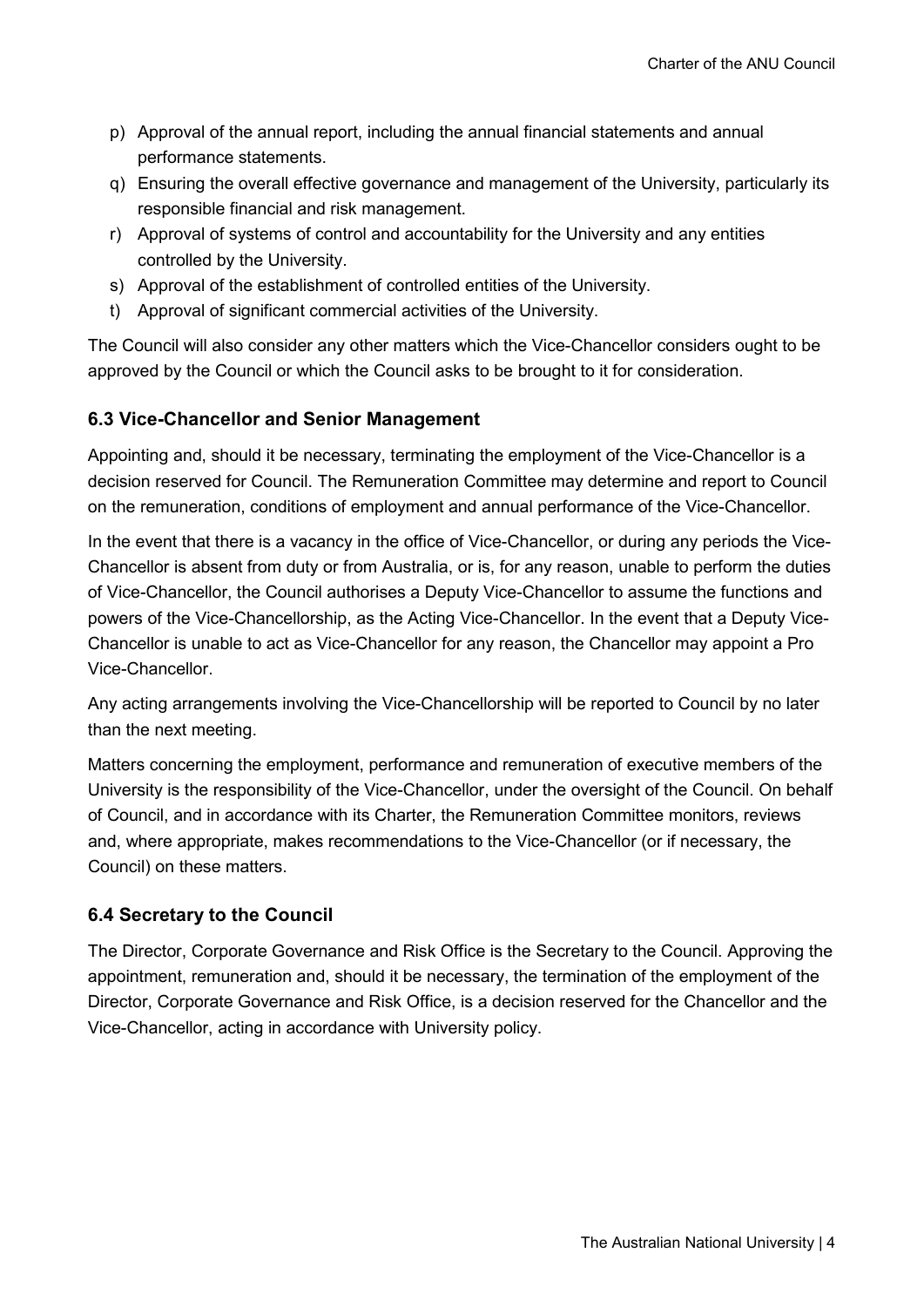#### <span id="page-6-0"></span>**6.5 Governance and compliance**

The Council and its Committees, as set out in their respective Charters, are responsible for:

- a) Establishing, approving and monitoring the governance arrangements and processes of the University, and ensuring their compliance with the:
	- *Australian National University Act 1991*
	- *Public Governance, Performance and Accountability Act 2013*
	- *Public Governance, Performance and Accountability Rule 2014*
	- *Australian National University (Governance) Statute 2020*
	- *Higher Education Standards Framework (Threshold Standards) 2015*
	- *Voluntary Code of Best Practice for the Governance of Australian Universities*
- b) Monitoring and influencing the University's culture, reputation, ethical standards and legal compliance; and overseeing the University's corporate governance framework and the key supporting policies and processes governing the operations of the University's (including the University's Code of Conduct).
- c) Approving the University's Annual Report, including a corporate governance statement.
- d) Overseeing, and monitoring the effectiveness of the University's investment-related policies, including the extent to which they optimise the best outcomes for the University and meet the expectations of its major stakeholders.
- e) Overseeing the Vice-Chancellor's delegation of authority to members of the Executive.
- f) Monitoring the University's health, safety and environmental performance.
- g) Overseeing reporting and communications to the federal government and major stakeholders.
- h) Monitoring significant litigation in which the University is involved.

#### <span id="page-6-1"></span>**6.6 Financial and risk management**

The Council and its Committees (as set out in their respective Committee Charters), are responsible for:

- a) Overseeing the University's financial position, including the quantum, nature and term of its debt facilities and its ability to meet its debts as and when they fall due.
- b) Approving the annual financial statements and other significant related disclosures or reporting.
- c) Approving decisions relating to capital management, such as debt restructuring and major investment decisions.
- d) Approval of the University's Internal Audit Charter
- e) Overseeing the University's external audit activities and monitoring the University's internal audit activities and internal control and reporting systems.
- f) Approving and overseeing the University's enterprise risk management and fraud control frameworks and related policy documents.
- g) Reviewing the University's actual and emerging material business risks and monitoring University management's performance in implementing risk management interventions in respect of material business risks.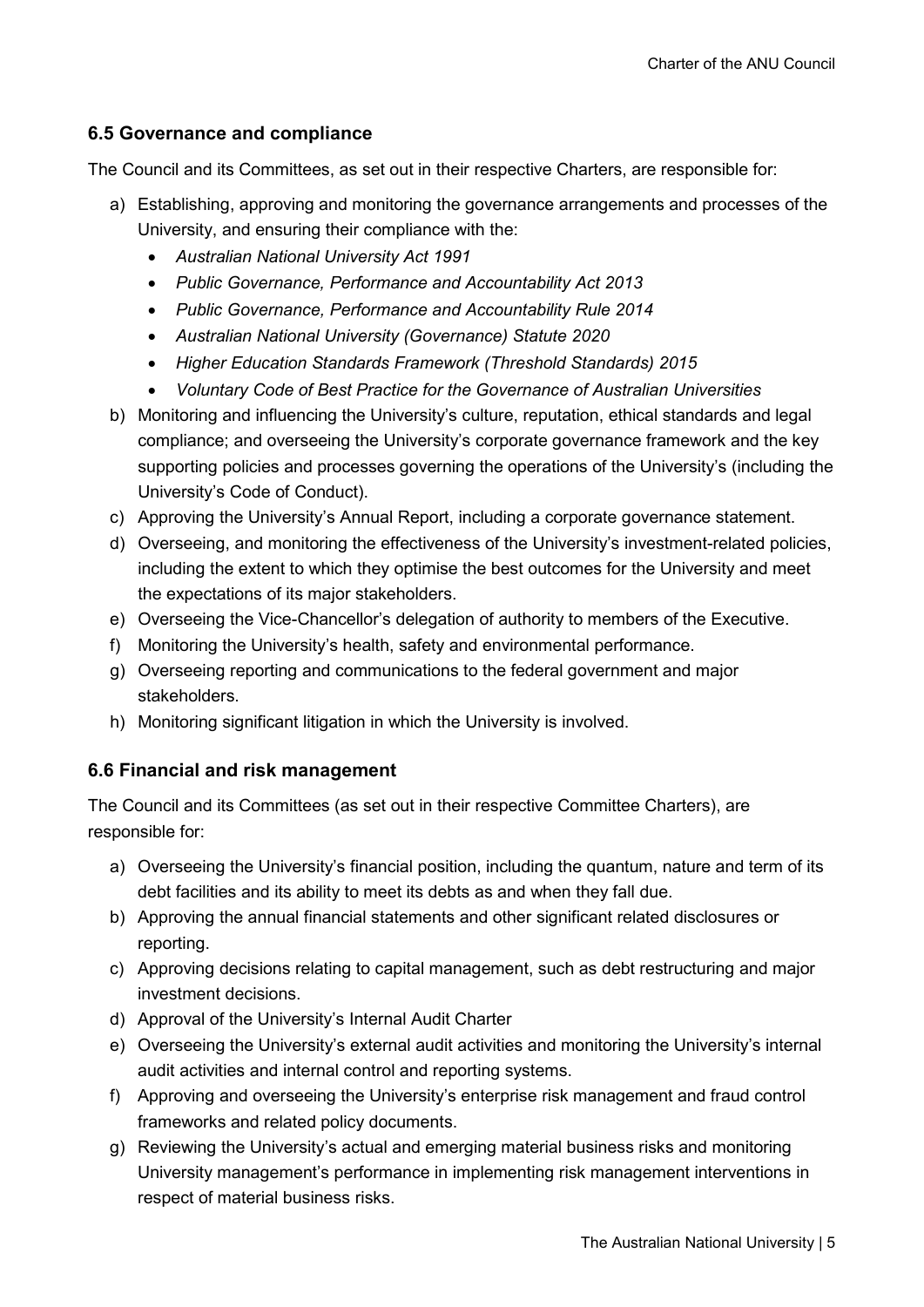# <span id="page-7-0"></span>**7. Role of the Chancellor**

The Chancellor is appointed by the Council and is not to be a staff member or student of the University.

The Chancellor's principal responsibilities are to provide appropriate leadership to the Council and to ensure the Council fulfils its obligations under this Charter.

The Chancellor also has specific responsibilities to:

- a) Chair Council meetings, and other governance-level meetings; and to facilitate discussion within each meeting.
- b) Represent the views of the Council to the University community, government, business, civil society and the public.
- c) Maintain a regular dialogue with the Vice-Chancellor and University Executive, serving as a primary link between the Council and Executive, and providing continuity between Council meetings.
- d) Work with the Vice-Chancellor in relation to the Council's requirements for information to contribute effectively to the Council decision-making process and to monitor the effective implementation of Council decisions.
- e) Preside over ceremonial occasions of the University, including the Conferring of Awards ceremonies.

The Chancellorship is subject to the *Governance Statute*.

# <span id="page-7-1"></span>**8. Role of the Pro-Chancellor**

The Pro-Chancellor is appointed by the Council and is not a staff member or student of the University.

The Pro-Chancellor's principal responsibilities are to assist the Chancellor in providing appropriate leadership to the Council and ensuring the Council fulfils its obligations under this Charter.

The Pro-Chancellor also has specific responsibilities to:

- a) Chair Council meetings in the absence of the Chancellor.
- b) Assist the Chancellor with other specific responsibilities as listed above.
- c) Lead the Council in its deliberations on the appointment or re-appointment of a Chancellor.

The Pro-Chancellorship is subject to the *Governance Statute*.

# <span id="page-7-2"></span>**9. Role of the Secretary to the Council**

In the exercise of corporate governance responsibilities as the Secretary to the Council, the Director, Corporate Governance and Risk Office reports directly to the Council through the Chancellor on matters relating to the proper functioning of the Council. All Council members have access to the Director.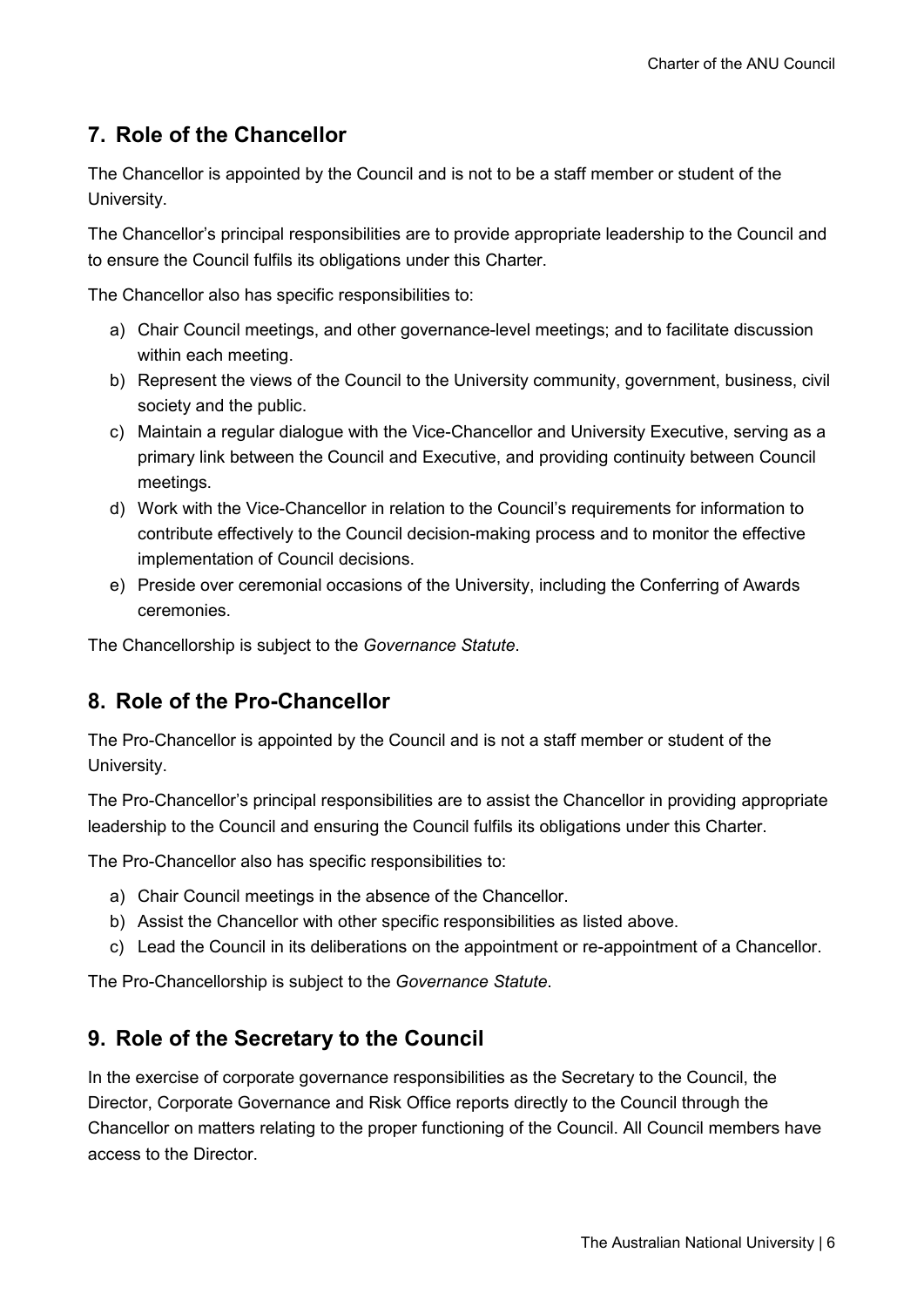The Director's role includes:

- a) Being the principal procedural advisor to the Chancellor, and Chairs of Council Committees and the Academic Board
- b) Advising the Council and Council Committee members on governance and procedural matters.
- c) Monitoring compliance with Council and Committee Charters, policies and procedures.
- d) Advising, reviewing, editing or authoring all recommendations presented in Council papers.
- e) Coordinating all Council business including meetings, agendas, Council and Committee papers and minutes; and monitoring the completion of actions arising from Council meetings.
- f) Providing a point of reference for dealings between the Council and the University Executive.
- g) Retaining independent professional advisers at the request of the Council, Council Committees, or as permitted under this Charter.
- h) Organising and facilitating the induction and professional development of Council and Council Committee members.

Day-to-day employment matters (eg. leave) and line reporting is through the Vice-Chancellor.

# <span id="page-8-0"></span>**10. Responsibilities of the Vice-Chancellor**

The academic standards, management and administration of the University are the responsibility of the Vice-Chancellor, in accordance with the *Governance Statute* and subject to any resolution of the Council.

The Vice-Chancellor is accountable to the Council for the discharge of their responsibilities. The Vice-Chancellor reports to the Council through the provision of reports, briefings and presentations to the Council, covering the performance of the University and key issues affecting it, throughout the year, including a formal written 'Vice-Chancellor's Report' to every ordinary meeting of the Council.

The delegation of authority below (or subordinate to) the Vice-Chancellor, throughout the University, is done in accordance with the University's Delegations Framework. The Vice-Chancellor may approve the Delegations Framework, and amendments to it from time to time.

The Vice-Chancellor has authority to determine policies of the University, subject to this Charter, the Policy Governance Framework, and any other specific policy matters that Council reserves for its own consideration.

The Council may delegate any specific matters to the Vice-Chancellor in accordance with the ANU Act.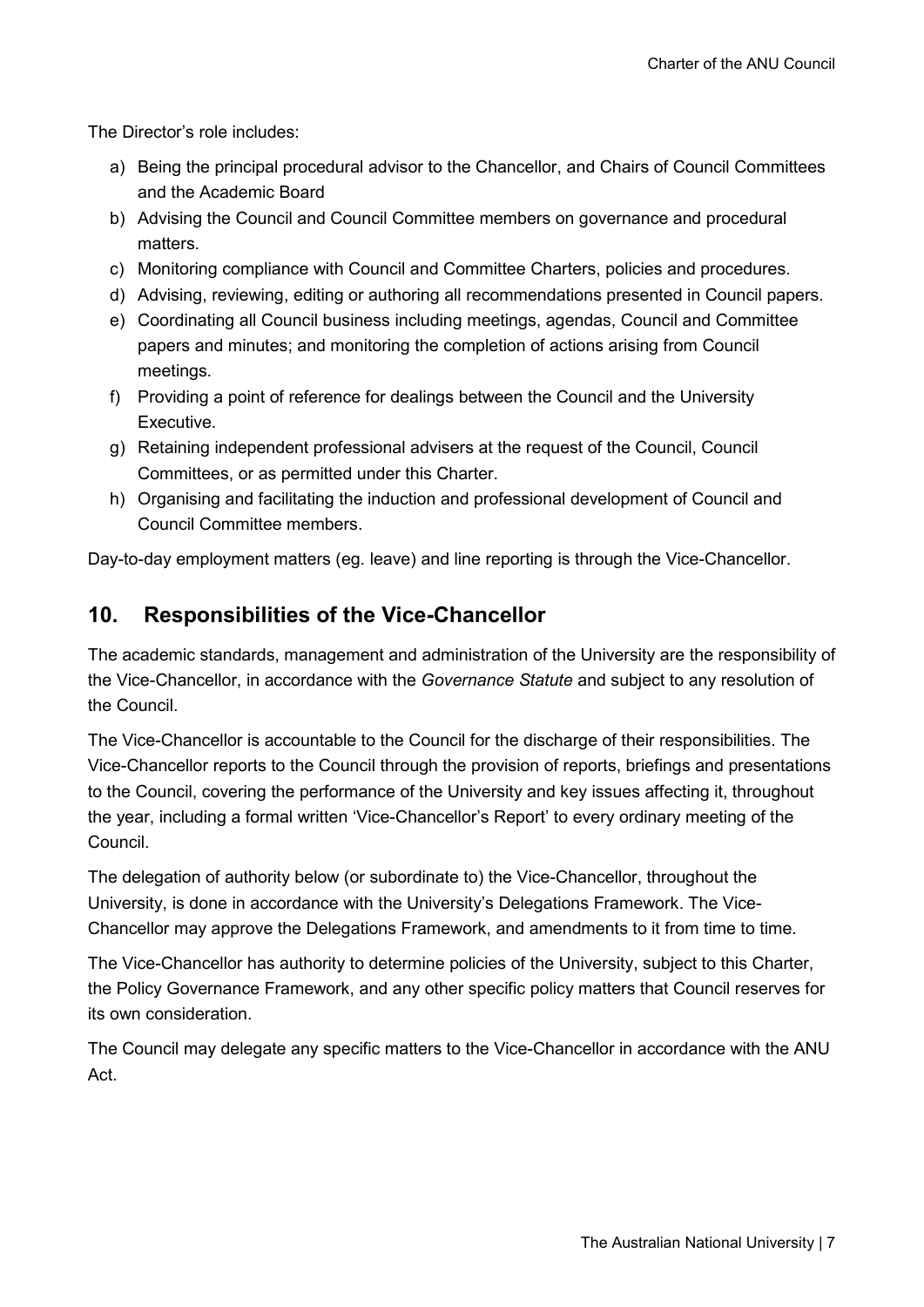#### <span id="page-9-0"></span>**10.1 Expectations for leadership, decision-making and culture**

In leading and making decisions for the University, and in shaping its culture, it is expected that the Vice-Chancellor exemplify, promote and ensure that:

- a) Members of the University community (i.e. staff, students and others holding an academic title within the University) conduct themselves in a manner that reflects commonly accepted standards of academic or business practice and ethics, including acting with honesty and integrity, with respect and dignity in relationships amongst those involved in, or affected by, the University's activities.
- b) Resource allocation decisions, capital and operating expenditure, or financing decisions, are made with due reference to their impact on the financial condition of the University, and the associated impact on the achievement of the strategic plan.
- c) Decisions or actions are taken with due reference to their impact on the health, safety and environmental outcomes, and the associated impact on the achievement of the strategic plan.
- d) Decisions or actions are taken with due reference to their effect on the reputation of the University and the associated impact on the achievement of the strategic plan.
- e) Risks that are material to the University's functions are identified and managed within an appropriate system/s of control.
- f) The Executive of the University is organised with processes for ensuring long term succession planning, attracting and retaining talent, building a capable and agile management team and ensuring equal opportunity.

## <span id="page-9-1"></span>**11. Meetings**

#### <span id="page-9-2"></span>**11.1 Standing orders**

The Council has implemented Standing Orders for the conduct of Council meetings and meetings of Council Committees.

#### <span id="page-9-3"></span>**11.2 Agenda planning**

Under the direction of the Chancellor, the Director, Corporate Governance and Risk Office, maintains a forward agenda plan for meetings of the Council for at least the coming 12 month period. The forward agenda plan includes:

- Dates and times of meetings
- Key business items
- Standing and cyclical business items
- Business items requiring reporting back or further discussion at a later date

At least annually, the Council considers the forward agenda plan for approval. Under the direction of the Chancellor, the Director, Corporate Governance and Risk Office, may make adjustments to the forward agenda plan as necessary.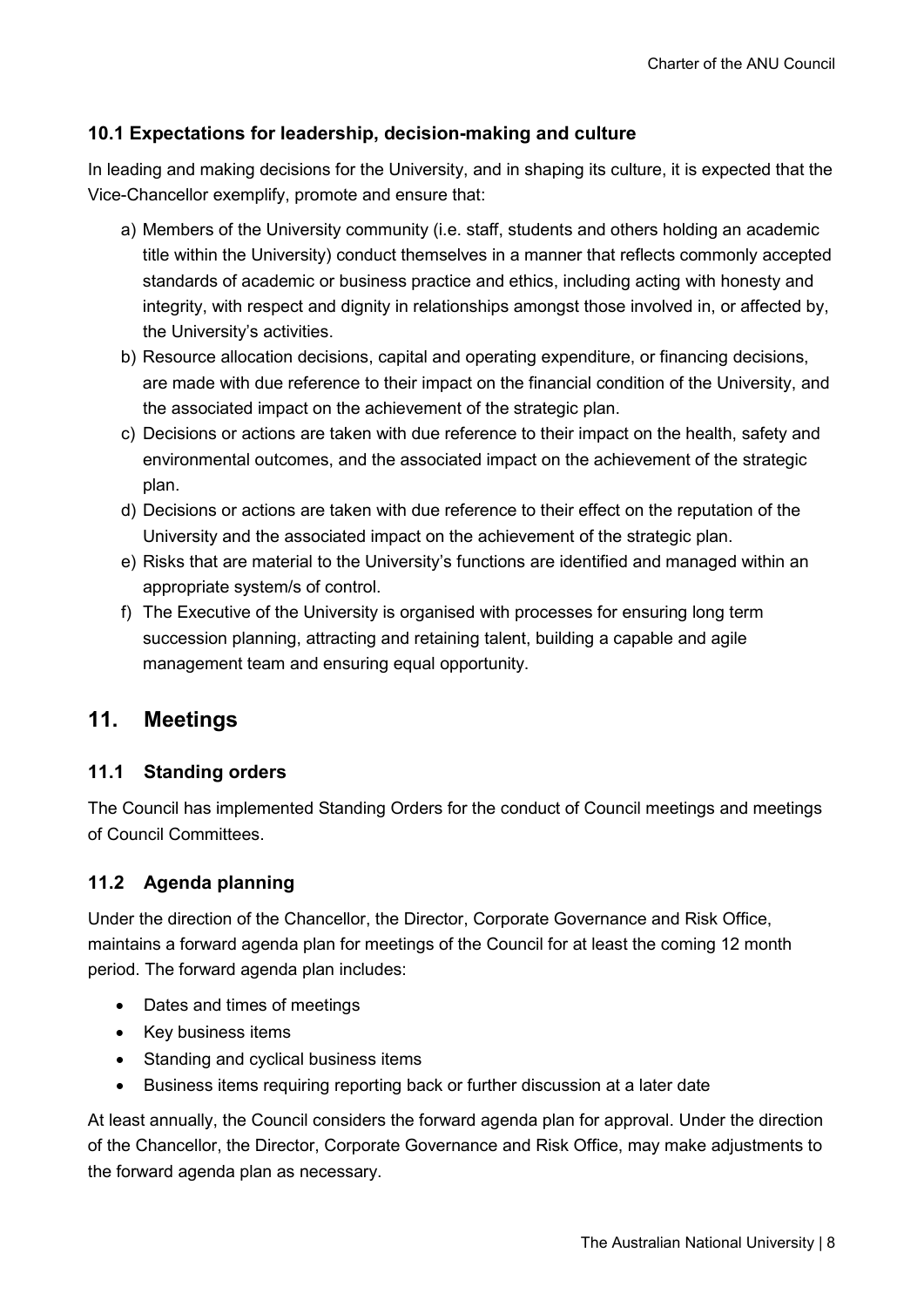#### <span id="page-10-0"></span>**11.3 Meeting arrangements and support**

The preparation of all agenda papers and minutes is managed by the Director, Corporate Governance and Risk Office, under the direction of the Chancellor.

The order of business on the Council agenda paper is structured under the following headings, unless otherwise varied by the Chancellor:

- Part 1 Procedural Items
- Part 2 Key Business Items
- Part 3 Strategic Issues
- Part 4 Other Matters for Decision
- Part 5 Other Matters for Noting
- Part 6 Other Business

The agenda is informed by the forward agenda plan, and prepared by the Director. The agenda is reviewed by the Vice-Chancellor and Chancellor, and meeting papers approved by the Chancellor, prior to release.

The Director determines the agenda item submission deadline for each Council meeting. Agenda items which do not reach the Director by the specified agenda deadline may not be included on the agenda, unless otherwise approved by the Chancellor on the grounds of urgency or strategic importance.

Ordinarily, the agenda and meeting papers for Council meetings are distributed at least seven days prior to the meeting. All agenda papers and minutes for Council and Council Committees are ordinarily distributed through secure digital means.

Council and Council Committee meetings are held in person or online.

#### <span id="page-10-1"></span>**11.4 Attendees and observers**

It is expected that all members of the University Executive, and the Director, Corporate Governance and Risk Office will attend all ordinary meetings of the Council. In addition, the Director, Office of the Vice-Chancellor and staff of the Corporate Governance and Risk Office may attend meetings of the Council, and participate in discussions when invited to do so by the Chair.

The Chair of the Academic Board is a (non-voting) member of the Council and already in attendance at meetings.

The Chair of the Audit and Risk Management Committee, if not a member of Council, receives a standing invitation to attend Council meetings and may access Council papers.

Where practical to do so, meetings of the Council are open to staff, students, alumni and members of the media as observers, for non-confidential items only. This process is managed by the Director, Corporate Governance and Risk in consultation with the Chancellor.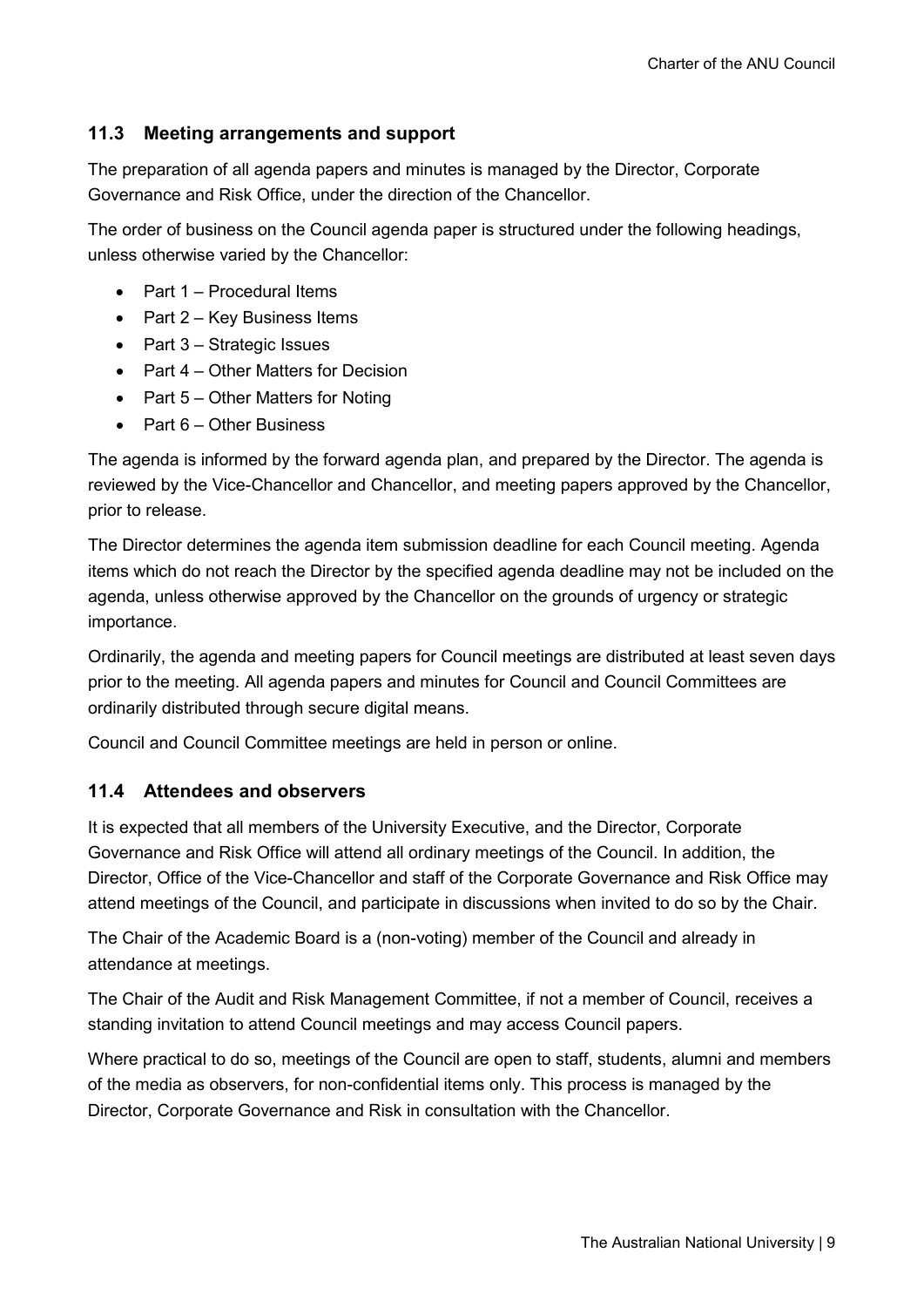Observers have no speaking rights and may not communicate with Council members during the meeting. The Chair may declare a particular item to be confidential and observers will be asked to leave for such items.

#### <span id="page-11-0"></span>**11.5 Resolution without a meeting**

The Council may adopt a resolution without a meeting, as provided by the *ANU Act*.

## <span id="page-11-1"></span>**12. Conduct**

#### <span id="page-11-2"></span>**12.1 Legal duties**

Council members are considered "officials" for the purposes of the *PGPA Act*, and expected to adhere to their legal duties of:

- Duty of care and diligence
- Duty of good faith
- Duty in relation to use of position
- Duty in relation to use of information
- Duty to disclose interests

The Council expects all members of Council Committees, who are not Council members, to conduct themselves in a manner consistent with, and to comply, with these legal duties, as if they were officials.

A Council member who is appointed to Council under section 10(1)(q) of the *ANU Act* may be removed from office by the responsible Minister under section 30 of the *PGPA Act*, where the Council member has contravened their duties as an official. Such removal will be conducted in accordance with the procedures provided for in the *PGPA Act*.

A Council member may be removed from office by the Council itself, under section 15(1)(k) of the *ANU Act*, where the Council forms an opinion by resolution that a Council member has contravened their duties as an official. Such a removal will be conducted in accordance with the procedures provided for in the *ANU Act*.

A Council Committee member, whether they are a member of the Council or not, may be removed from membership of a Committee by the Council, where the Council forms an opinion by resolution that the Council Committee member has contravened the duties of an official under the *PGPA Act*.

#### <span id="page-11-3"></span>**12.2 Declaration of interests**

Council and Council Committee members are required to take all reasonable steps to avoid actual, potential or perceived conflicts of interests. Each Council and Council Committee member must comply with the requirements of the *PGPA Act* in respect of disclosure of material personal interests.

Any Council or Council Committee member who has a material personal interest in a matter relating to the affairs of the University must disclose that interest orally, or in writing, at the relevant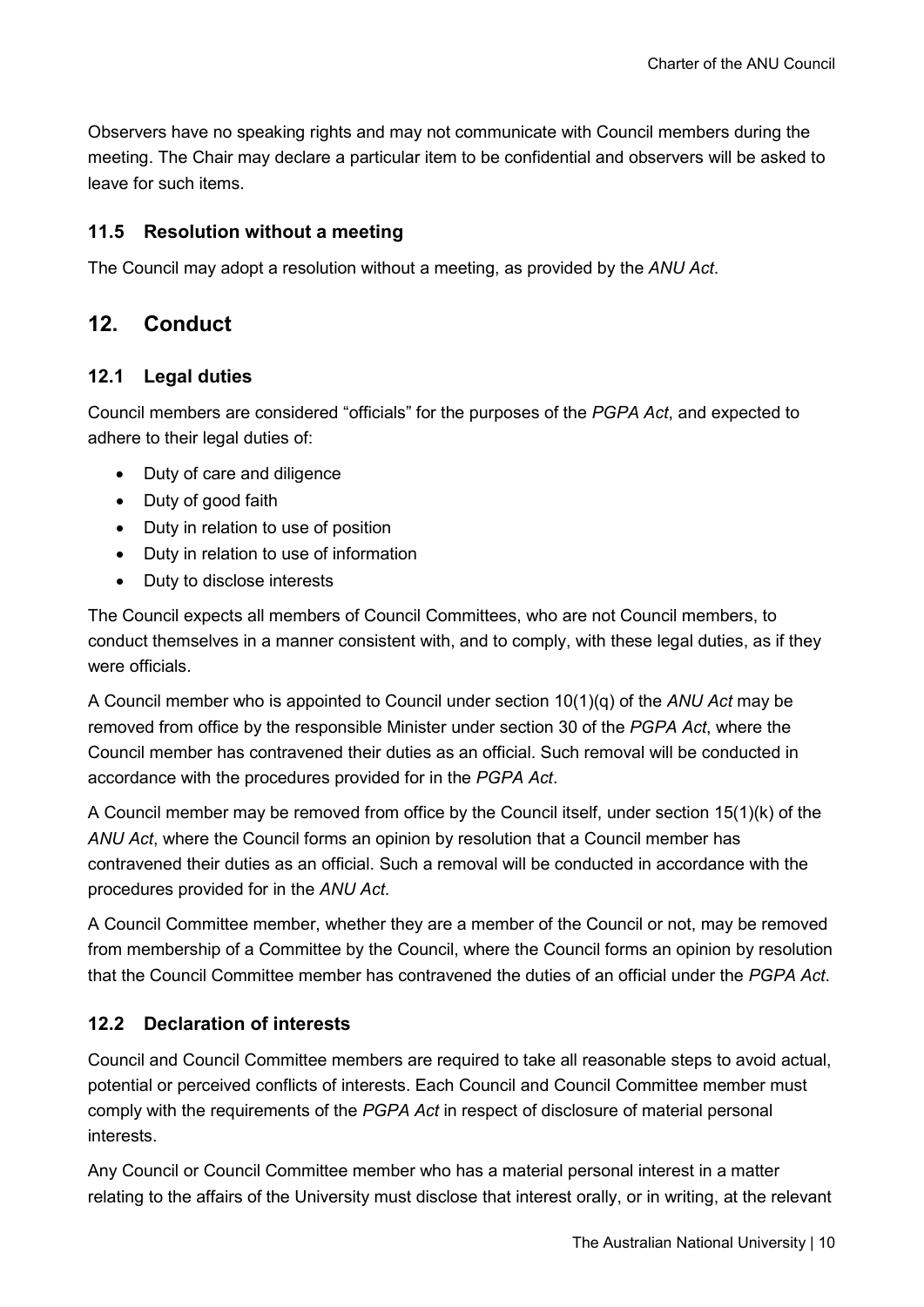Council or Council Committee meeting as soon as practicable after becoming aware of the interest. The disclosure must include details of the nature and extent of the interest and how the interest relates to the affairs of the University. If the nature or extent of a material personal interest subsequently changes, this must also be declared if it continues to be of relevance to a matter relating to the affairs of the University. Any such disclosure is recorded in the minutes of the meeting. Unless the Council or a Council Committee determines otherwise, the member must not take part while the matter is being considered at the meeting nor participate in decision-making on the matter.

For the purpose of making a determination about the existence of a material personal interest, any member to which the disclosure relates must not take part in making the determination.

The Director, Corporate Governance and Risk Office maintains a register of all material personal interests that are declared by members.

On an annual basis, the Director, Corporate Governance and Risk Office invites members to make a declaration of any further material personal interests or to amend existing declarations. These are recorded in the register.

#### <span id="page-12-0"></span>**12.3 General conduct**

The University has a Code of Conduct which applies to all staff members and to all those who enter into a particular relationship with the University for a specified time period. Council and Council Committee members are expected to adhere to the Code of Conduct.

There is also a general expectation that Council and Council Committee members will:

- take an active interest in issues affecting the University and higher education;
- attend meetings, come well prepared and play an active role in proceedings; and
- interact constructively with each other and with the senior management of the University.

Council and Council Committee members are encouraged to bring to meetings, objective independent judgement in relation to the matters under consideration, to ask incisive, probing questions and require accurate, honest answers.

**The Council is a collective decision making body** and as such engages in constructive debate, seeks to take decisions 'on the voices' as one, and always in the best interests of the University.

Individual members of the Council, other than the Vice-Chancellor, may not issue any form of directive to a member of staff or a student, unless they have been authorised to do so by University legislation, by a resolution of the Council or a Council Committee, or with the consent of the Vice-Chancellor.

#### <span id="page-12-1"></span>**12.4 Confidentiality**

Prior to a meeting, a Council member may only discuss with fellow Council members or the Director, Corporate Governance and Risk Office, any Council business marked or declared to be confidential. When appropriate such matters may also be discussed with members of the University Executive, other senior officers of the University.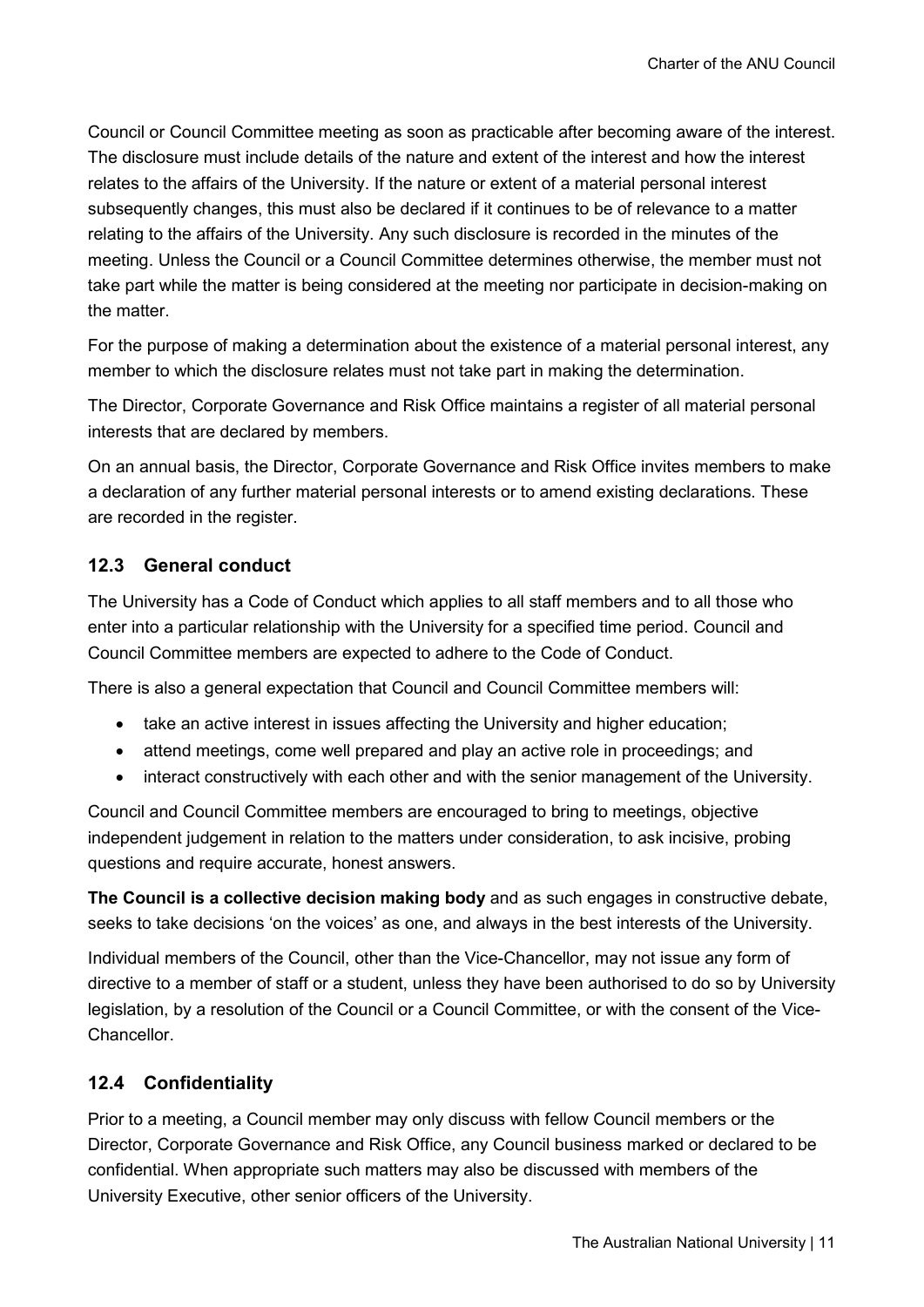Council and Council Committee members will exercise discretion and judgement in the use and communication of Council business and members of Council should refer to the Chancellor, or the Director, Corporate Governance and Risk Office when in doubt. If a particular member is alleged to have breached confidentiality that person may be the subject of action by the Council, for breach of one or more of their duties under section 25 – 29 of the *PGPA Act*.

From time to time Council and Council Committee members, in the course of their duties, may encounter personal information related to staff and students of the University. The *Privacy Act 1988* imposes obligations on the University (including Council and Council Committee members) in relation to the use of personal information contained in University records. All members of Council and Council Committees are expected to adhere to the requirements of the University's Privacy Policy and any other related legal obligations.

### <span id="page-13-0"></span>**13. Access to management**

Council and Council Committee members have access to the University's Executive through the Chancellor, the Vice-Chancellor or the Director, Corporate Governance and Risk Office. In addition to regular presentations by the Executive to Council and Council Committee meetings, members may seek briefings on specific matters.

## <span id="page-13-1"></span>**14. Access to information**

Within the scope of their role and responsibilities, Council and Council Committee members may obtain any information they need from any employee of the University and/or external party associated with the University, subject to legal protections and obligations with respect to information. Requests for information should, in the first instance, be made through the Chancellor, the Vice-Chancellor or the Director, Corporate Governance and Risk Office.

## <span id="page-13-2"></span>**15. Access to independent professional advice**

The Council has the authority to conduct or direct any investigation required to fulfil its responsibilities and has the ability to retain, at the University's expense, such legal, accounting or other advisers, consultants or experts as it considers necessary from time to time in the performance of its duties. All Council Committees have access to independent professional advice on this basis.

In certain circumstances, each Council member has the right to seek independent professional advice, with the consent of the Chancellor (which will not to be unreasonably withheld), at the University's expense within reasonable limits. Unless otherwise considered inappropriate by the Chancellor, all legal advice is sought through the University's General Counsel.

## <span id="page-13-3"></span>**16. Insurance and indemnity**

The University maintains a Directors and Officers Liability Insurance Policy to cover all members of the Council. This policy provides insurance for liability up to \$20,000,000.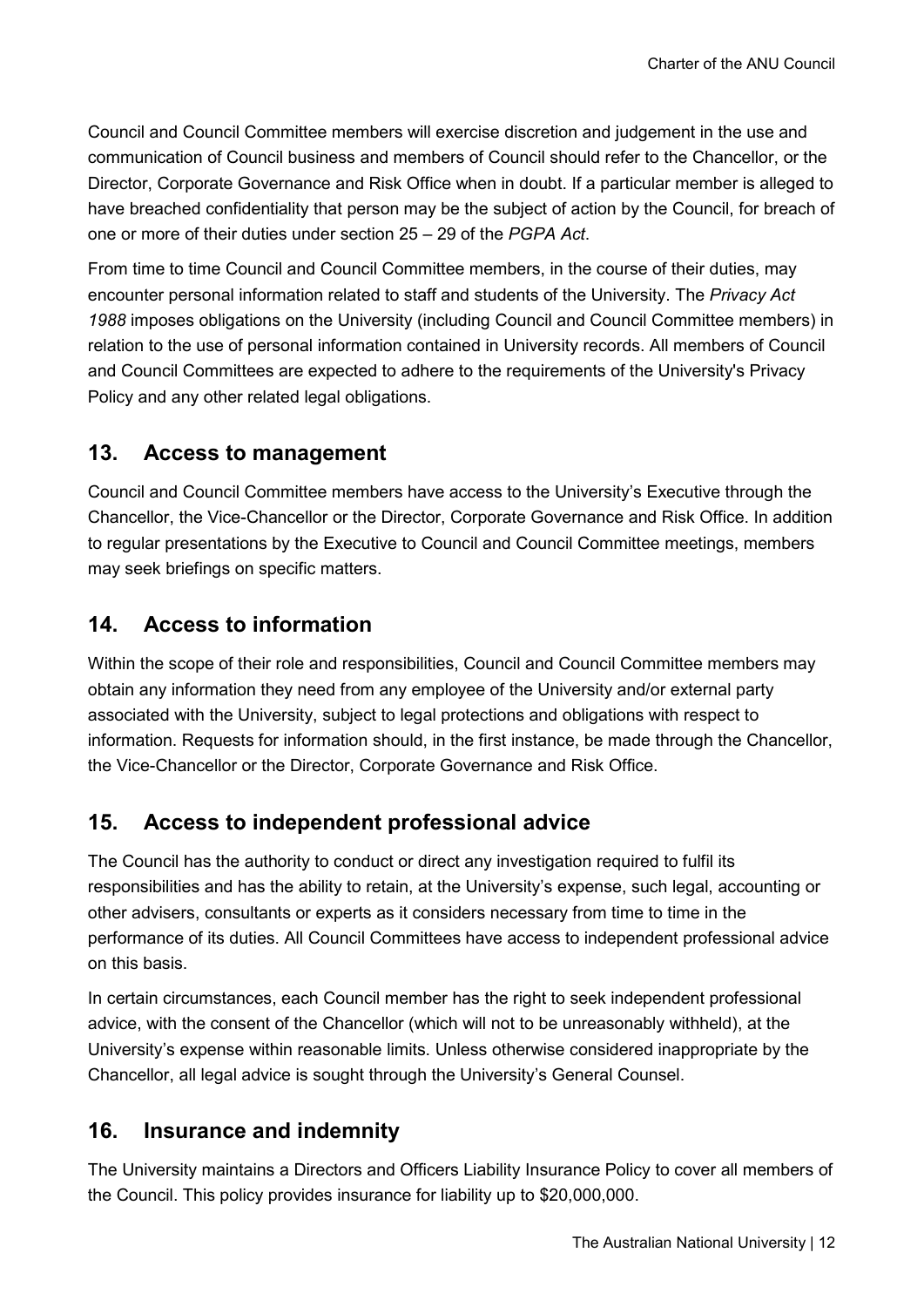The University Legal Office and Insurance Office are notified as soon as practicable of any matter that may give rise to a claim. Failure to comply with this requirement may prejudice any potential insurance cover.

For each member of the Council, in their capacity as a Council member, the University executes a deed of indemnity and access. The deed:

- Indemnifies a Council Member, on a full indemnity basis and to the full extent permitted by law, against all liabilities incurred by the Council member as a Council member of the University in relation to legal proceedings.
- Provides a right for a Council member, for a specified period, to have access to and inspect University Records, subject to certain qualifications and exclusions.

## <span id="page-14-0"></span>**17. Induction and professional development**

All new Council and Council Committee members undertake an induction program, which includes meetings with the Chancellor, Vice-Chancellor and other senior officers of the University, as considered appropriate. Each induction program is tailored to suit the skills and experience of the inductee and any specific knowledge they require.

All Council members are given the opportunity to undertake professional development activities to assist them in fulfilling their duties and responsibilities and keeping up to date with relevant issues, at the University's expense. The Director, Corporate Governance and Risk Office, monitors available professional development opportunities and communicates these with Council members.

## <span id="page-14-1"></span>**18. Discretionary payment and expenses**

External Council members (i.e. those appointed by the responsible Minister), are offered annually a discretionary honorarium payment as determined by the Council.

The University also meets the cost of travel, accommodation and incidental costs associated with attendance at meetings for all members.

At the discretion of the Council, the Chancellor receives a discretionary honorarium payment in an amount that the Council determines. The Chancellor is also provided with additional resources, as determined by the Pro-Chancellor and Vice-Chancellor, which are considered to be prudent and appropriate to assist the Chancellor in the performance of this role.

The University also covers the reasonable costs associated with the Chancellor and Pro-Chancellor attending any ceremonial occasion of the University, or otherwise performing work on behalf of, or for, the University.

Chairs of Council Committees who are not members of Council are offered an annual honorarium payment in an amount determined by Council.